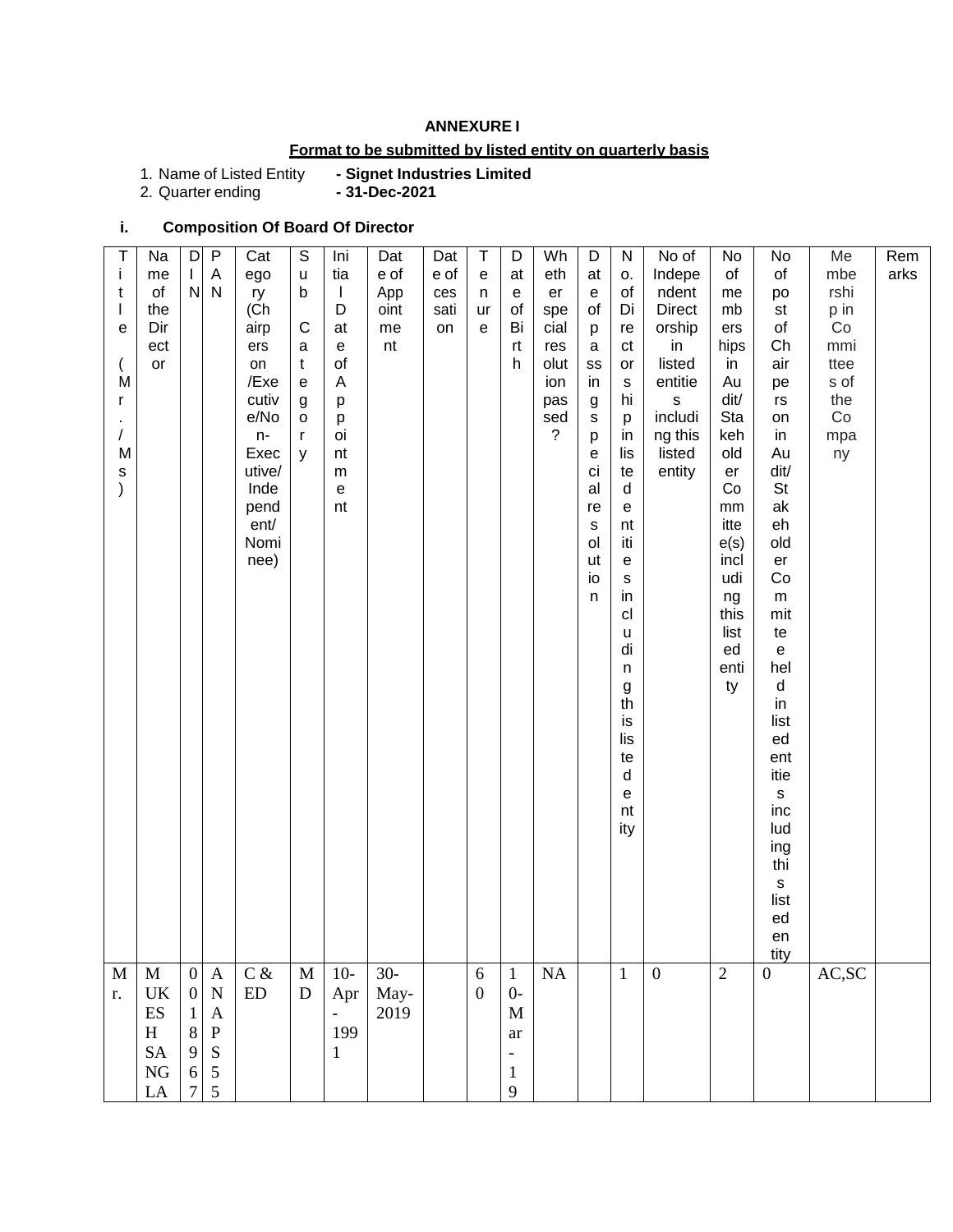|                            |                                                                                                                       | $\boldsymbol{7}$<br>$\sqrt{6}$<br>$\overline{9}$<br>${\bf F}$                                                                                                                                                                                                         |            |                                                |                          |                                | $\sqrt{5}$<br>5                                                                                           |                 |                |                  |                  |                  |                         |  |
|----------------------------|-----------------------------------------------------------------------------------------------------------------------|-----------------------------------------------------------------------------------------------------------------------------------------------------------------------------------------------------------------------------------------------------------------------|------------|------------------------------------------------|--------------------------|--------------------------------|-----------------------------------------------------------------------------------------------------------|-----------------|----------------|------------------|------------------|------------------|-------------------------|--|
| $\mathbf M$<br>r.          | <b>SA</b><br>$\ensuremath{\text{UR}}\xspace$<br>AB<br>$\, {\rm H}$<br>$\operatorname{SA}$<br>${\rm NG}$<br>${\rm LA}$ | $\boldsymbol{0}$<br>$\mathbf{A}$<br>$\boldsymbol{0}$<br>${\bf N}$<br>$\sqrt{2}$<br>$\, {\bf B}$<br>$\boldsymbol{0}$<br>${\bf P}$<br>${\bf S}$<br>$\sqrt{6}$<br>3<br>$\boldsymbol{0}$<br>6<br>$\mathbf{1}$<br>9<br>9<br>5<br>$\mathbf G$                               | <b>NED</b> | $07 -$<br>Jul-<br>200<br>$\mathfrak{Z}$        | $07 -$<br>$Jul-$<br>2003 |                                | $\overline{0}$<br>$1-$<br>$\mathrm{J}\mathrm{u}$<br>$1-$<br>$\mathbf{1}$<br>9<br>$\, 8$<br>$\mathbf{1}$   | NA              | $\mathbf{1}$   | $\boldsymbol{0}$ | $\boldsymbol{0}$ | $\mathbf{0}$     | <b>NRC</b>              |  |
| $\mathbf M$<br>$S_{\star}$ | PA<br>$\rm LA$<br>$\bf K$<br>$\mathbf M$<br>AL<br>VI<br>YA                                                            | $\overline{\mathrm{F}}$<br>$\boldsymbol{0}$<br>$\boldsymbol{7}$<br>$\mathbf G$<br>$\boldsymbol{7}$<br>Z<br>9<br>${\bf P}$<br>5<br>${\bf S}$<br>$\,8\,$<br>6<br>$\overline{c}$<br>$\overline{7}$<br>$\overline{7}$<br>$\overline{7}$<br>8<br>$\boldsymbol{\mathrm{H}}$ | $\rm ID$   | $26 -$<br>Ma<br>$\mathbf{r}$ –<br>201<br>$8\,$ | $26 -$<br>Mar-<br>2018   | $\sqrt{6}$<br>$\boldsymbol{0}$ | $\mathbf{1}$<br>$0-$<br>D<br>ec<br>$\overline{\phantom{0}}$<br>$\mathbf{1}$<br>9<br>9<br>$\boldsymbol{0}$ | NA              | $\overline{2}$ | $\overline{2}$   | $\overline{3}$   | $\boldsymbol{0}$ | $\mathbf{A}\mathbf{C}$  |  |
| $\mathbf M$<br>r.          | $\mathbf M$<br>${\rm AY}$<br>AN<br>$\bf K$<br><b>SH</b><br>$\mathbf{R}\mathbf{I}$<br><b>VA</b><br>${\bf S}$           | $\overline{\rm H}$<br>$\boldsymbol{0}$<br>${\bf E}$<br>$\, 8$<br>M<br>$\mathbf{1}$<br>$\boldsymbol{0}$<br>${\bf P}$<br>$\overline{c}$<br>S<br>$\overline{0}$<br>9<br>$\sqrt{2}$<br>$\overline{c}$<br>$\overline{2}$<br>3<br>$\mathbf{1}$<br>$\mathbf{A}$              | ${\rm ID}$ | $23 -$<br>Ma<br>$y-$<br>201<br>$8\,$           | $23-$<br>May-<br>2018    | $\sqrt{6}$<br>$\boldsymbol{0}$ | $\mathbf{1}$<br>$7-$<br>$\mathrm{Ja}$<br>$n-$<br>$\mathbf{1}$<br>9<br>9<br>$\mathfrak{2}$                 | <b>NA</b>       | $\mathbf{1}$   | $\mathbf{1}$     | $\overline{2}$   | $\mathbf{1}$     | AC, SC<br>,NRC          |  |
| $\mathbf M$<br>r.          | <b>SA</b><br>$\mathbf{N}\mathbf{J}$<br>AY<br>$\operatorname{CH}$<br>${\rm OU}$<br>$\mathbf{RE}$<br>$\mathbf Y$        | $\boldsymbol{\mathsf{A}}$<br>$\boldsymbol{0}$<br>$8\,$<br>$\mathbf O$<br>$\mathfrak{S}$<br>W<br>$\frac{2}{3}$<br>${\bf P}$<br>$\mathsf C$<br>9<br>$\boldsymbol{7}$<br>6<br>$\mathbf{1}$<br>$\,8\,$<br>$\overline{2}$<br>$\sqrt{6}$<br>$\boldsymbol{\mathrm{F}}$       | $\rm ID$   | $07 -$<br>Au<br>$rac{g}{201}$<br>9             | $07 -$<br>Aug-<br>2019   | $\sqrt{6}$<br>$\boldsymbol{0}$ | $\boldsymbol{0}$<br>$5-$<br>Ja<br>$n-$<br>$\mathbf{1}$<br>9<br>$\overline{9}$<br>$\overline{2}$           | $\rm NA$        | $\mathbf{1}$   | $\mathbf{1}$     | $\overline{2}$   | $\mathbf{1}$     | AC,SC<br>$,\!{\rm NRC}$ |  |
| $\mathbf M$<br>S.          | RE<br>$\operatorname{SH}$<br>$\mathbf{M}$<br>$\mathbf{A}$<br>${\rm LA}$<br>${\rm LW}$<br>${\rm AN}$                   | $\mathbf{A}$<br>$\boldsymbol{0}$<br>${\bf P}$<br>$\, 8$<br>$\,8\,$<br>$\ensuremath{\mathbf{Z}}$<br>$\overline{3}$<br>${\bf P}$<br>$\overline{4}$<br>$\mathbf L$<br>$\boldsymbol{7}$<br>$\overline{9}$<br>$\sqrt{2}$<br>$\boldsymbol{0}$                               | $\rm ID$   | $14-$<br>Au<br>$g-$<br>202<br>$\boldsymbol{0}$ | $14-$<br>Aug-<br>2020    | $\sqrt{6}$<br>$\boldsymbol{0}$ | $\boldsymbol{0}$<br>$6-$<br>$\mathbf N$<br>${\bf O}$<br>$V -$<br>$\mathbf{1}$<br>$\overline{9}$           | $\overline{NA}$ | $\mathbf{1}$   | $\mathbf{1}$     | $\overline{2}$   | $\boldsymbol{0}$ | AC,SC<br>,NRC           |  |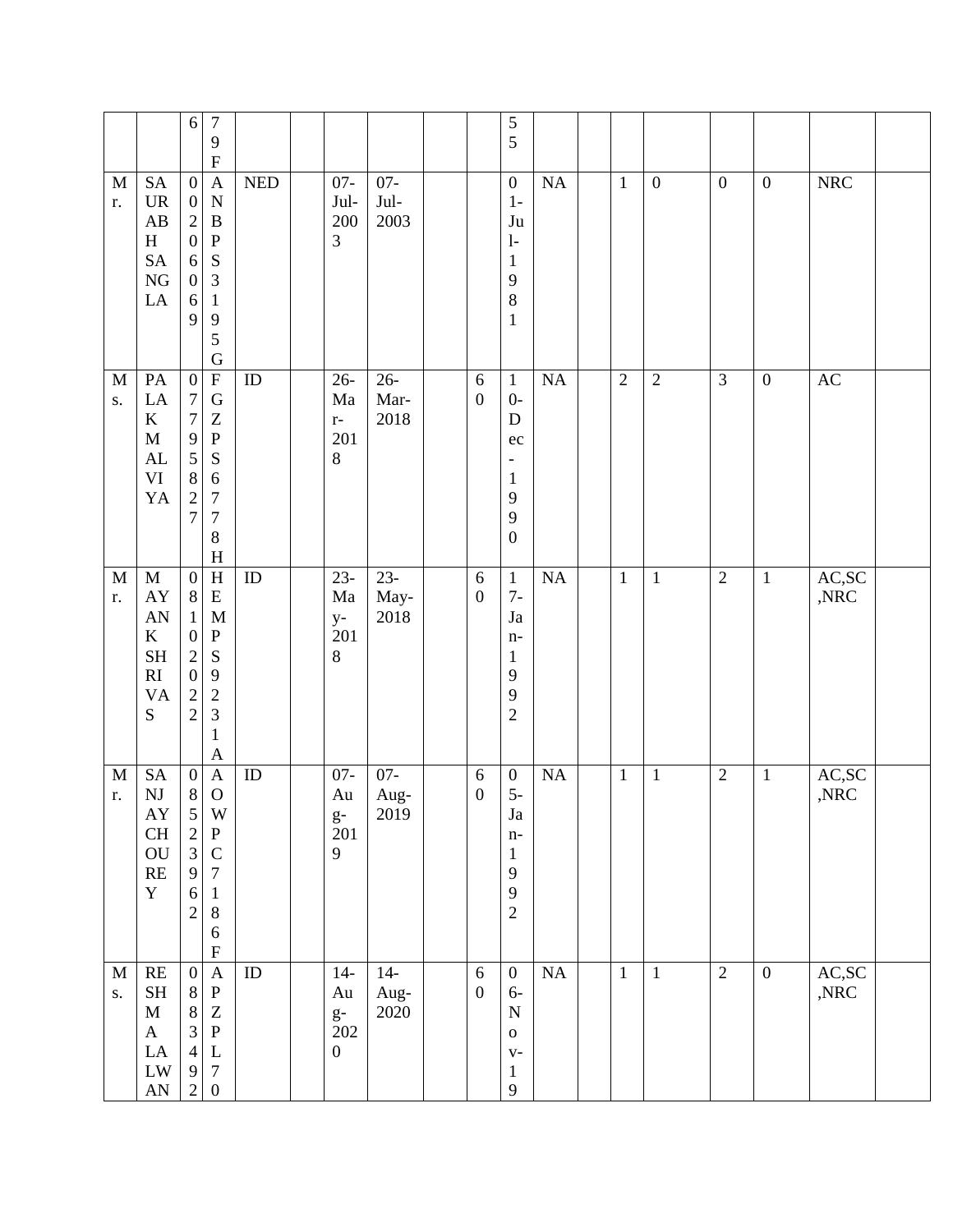| Company Remarks             |     |
|-----------------------------|-----|
| Whether Regular chairperson | Yes |
| appointed                   |     |
| Whether Chairperson is      | No  |
| related to MD or CEO        |     |

## **ii. Composition of Committees**

### **a. Audit Committee**

| Sr. | Name of the Director  | Category | Chairperson/Membership | Appointment | <b>Cessation Date</b> |
|-----|-----------------------|----------|------------------------|-------------|-----------------------|
| No. |                       |          |                        | Date        |                       |
|     | <b>SANJAY CHOUREY</b> | ID       | Chairperson            | 07-Aug-2019 |                       |
|     | <b>MUKESH SANGLA</b>  | C & E D  | Member                 | 30-May-2019 |                       |
|     | PALAK MALVIYA         | ID       | Member                 | 26-Mar-2018 |                       |
|     | <b>MAYANK SHRIVAS</b> | ID       | Member                 | 23-May-2018 |                       |
|     | <b>RESHMA LALWANI</b> | ID       | Member                 | 14-Aug-2020 |                       |

| Company Remarks          |     |
|--------------------------|-----|
| Whether i<br>Permanent   | Yes |
| chairperson<br>appointed |     |

#### **b. Stakeholders Relationship Committee**

| Sr. | Name of the Director  | Category | Chairperson/Membership | Appointment | <b>Cessation Date</b> |
|-----|-----------------------|----------|------------------------|-------------|-----------------------|
| No. |                       |          |                        | Date        |                       |
|     | <b>MAYANK SHRIVAS</b> | ID       | Chairperson            | 23-May-2018 |                       |
|     | <b>MUKESH SANGLA</b>  | C & E D  | Member                 | 30-May-2019 |                       |
|     | <b>SANJAY CHOUREY</b> | ID       | Member                 | 07-Aug-2019 |                       |
|     | <b>RESHMA LALWANI</b> | ID       | Member                 | 14-Aug-2020 |                       |

| Company Remarks          |     |
|--------------------------|-----|
| <b>Whether Permanent</b> | Yes |
| chairperson appointed    |     |

#### **c. Risk Management Committee**

| Director<br>Name of the .<br>c.<br>Date<br>Category<br>Chairperson/Membership<br>Appointment<br>Cessation '<br>. اد<br>No.<br>Date |  |  |  |
|------------------------------------------------------------------------------------------------------------------------------------|--|--|--|
|                                                                                                                                    |  |  |  |

| Company Remarks          |  |
|--------------------------|--|
| <b>Whether Permanent</b> |  |
| chairperson appointed    |  |

#### **d. Nomination and Remuneration Committee**

| Sr. | Name of the Director  | Category   | Chairperson/Membership | Appointment   | <b>Cessation Date</b> |
|-----|-----------------------|------------|------------------------|---------------|-----------------------|
| No. |                       |            |                        | Date          |                       |
|     | <b>MAYANK SHRIVAS</b> |            | Chairperson            | $23-May-2018$ |                       |
|     | <b>SANJAY CHOUREY</b> |            | Member                 | 07-Aug-2019   |                       |
|     | SAURABH SANGLA        | <b>NED</b> | Member                 | 07-Jul-2003   |                       |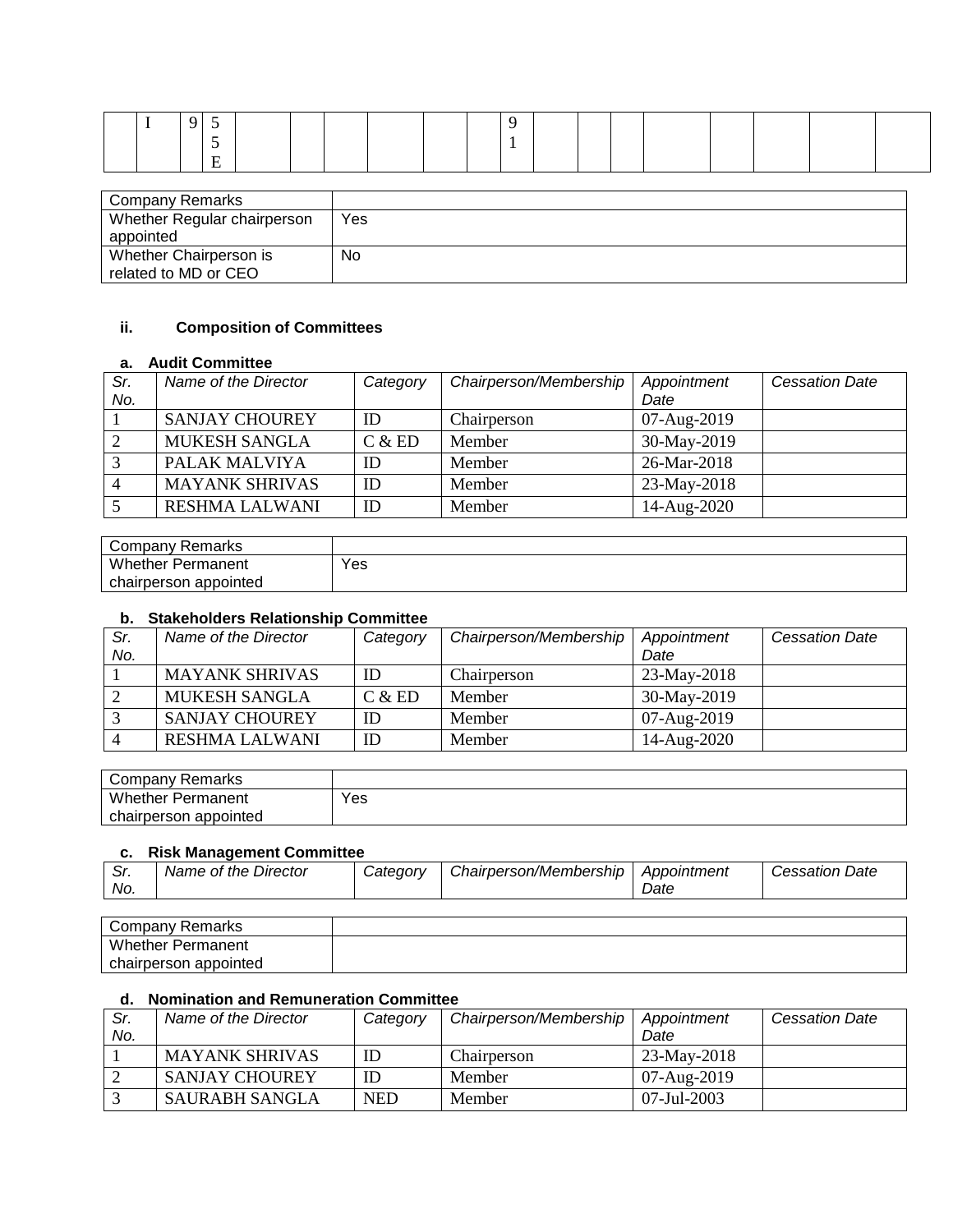| - -<br>$\mathbf{M}$<br>$\mathbf{v}$<br>™.<br>" | --<br>ID | $-$<br>IVI 6<br>mne | $\prime\prime$ |  |
|------------------------------------------------|----------|---------------------|----------------|--|
|                                                |          |                     |                |  |

| <b>Company Remarks</b>   |     |
|--------------------------|-----|
| <b>Whether Permanent</b> | Yes |
| chairperson appointed    |     |

# iii. **Meeting of Board of Directors**

| Date(s) of Meeting<br>(if any) in the<br>previous quarter | Date(s) of Meeting<br>(if any) in the<br>relevant quarter | Whether<br>requirement of<br>Quorum met | <b>Number of</b><br><b>Directors present</b> | <b>Number of Independent</b><br><b>Directors present</b> |
|-----------------------------------------------------------|-----------------------------------------------------------|-----------------------------------------|----------------------------------------------|----------------------------------------------------------|
| 14-Aug-2021                                               | $30-Oct-2021$                                             | Yes                                     |                                              |                                                          |
|                                                           | $13-Nov-2021$                                             | Yes                                     |                                              |                                                          |
|                                                           | 06-Dec-2021                                               | Yes                                     | n                                            |                                                          |
|                                                           | $15$ -Dec-2021                                            | Yes                                     |                                              |                                                          |

| Company Remarks               |    |
|-------------------------------|----|
| Maximum gap between any       | 76 |
| two consecutive (in number of |    |
| days)                         |    |

# iv. **Meeting of Committees**

| Name of the<br><b>Committee</b> | Date(s) of<br>meeting during<br>of the committee<br>in the previous<br>quarter | Date(s) of<br>meeting of the<br>committee in the<br>relevant quarter | Whether<br>requirement<br>of Quorum<br>met (Yes/No) | Number of<br><b>Directors</b><br>present | Number of<br>independent<br>directors<br>present |
|---------------------------------|--------------------------------------------------------------------------------|----------------------------------------------------------------------|-----------------------------------------------------|------------------------------------------|--------------------------------------------------|
| Nomination &                    | 13-Aug-2021                                                                    |                                                                      | Yes                                                 | $\overline{4}$                           | 3                                                |
| Remuneration                    |                                                                                |                                                                      |                                                     |                                          |                                                  |
| Committee                       |                                                                                |                                                                      |                                                     |                                          |                                                  |
| <b>Stakeholders</b>             | 13-Aug-2021                                                                    |                                                                      | Yes                                                 | 4                                        | 3                                                |
| Relationship                    |                                                                                |                                                                      |                                                     |                                          |                                                  |
| Committee                       |                                                                                |                                                                      |                                                     |                                          |                                                  |
| <b>Audit Committee</b>          | 14-Aug-2021                                                                    |                                                                      | Yes                                                 | 5                                        | 4                                                |
| <b>Audit Committee</b>          |                                                                                | 13-Nov-2021                                                          | Yes                                                 | 5                                        | 4                                                |

| Company Remarks               |    |
|-------------------------------|----|
| Maximum gap between any       | 90 |
| two consecutive (in number of |    |
| days) [Only for Audit         |    |
| <b>Committeel</b>             |    |

## v. **Related Party Transactions**

| <b>Subject</b>                                     | <b>Compliance status</b><br>(Yes/No/NA) | Remark |
|----------------------------------------------------|-----------------------------------------|--------|
| Whether prior approval of audit committee obtained | Yes                                     |        |